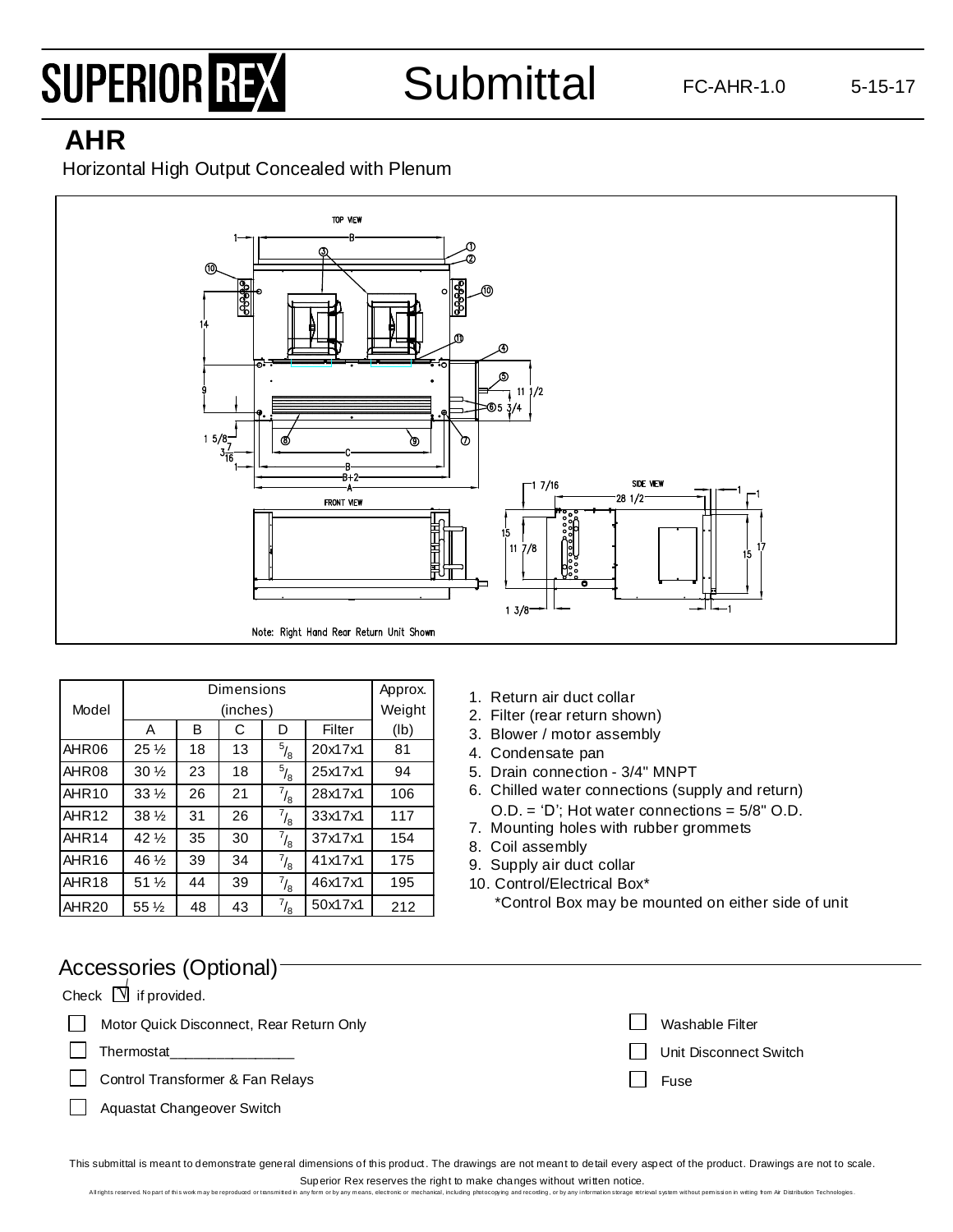# SUPERIOR REX

# **Submittal**

### Accessories (Optional)

| Coil - 1/2" O.D. Copper Tube; 10 Fins/Inch Aluminum, Sine Wave |                              |              |                                            |           |           |             |  |  |
|----------------------------------------------------------------|------------------------------|--------------|--------------------------------------------|-----------|-----------|-------------|--|--|
| 2-Pipe<br>3-Row (STD.)                                         | 4-Row (STD.)<br>$\mathbf{I}$ | $\mathbf{1}$ | 5-Row                                      | 6-Row     |           |             |  |  |
| 4-Pipe (Cooling Rows/Heating Rows)<br>$2/1-Row$                | $3/1 - Row$                  |              | $3/2-Row$                                  | $4/1-Row$ | $4/2-Row$ | $5/1 - Row$ |  |  |
| <b>Chilled Water Cooling</b><br>Glycol Cooling                 |                              |              | Hot Water Heating<br><b>Glycol Heating</b> |           |           |             |  |  |

#### **Motor**

| Motor(s) - 3 speed PSC<br>Standard<br>115V/60Hz/1ph |             |                   | Optional:<br>208V/60Hz/1ph |
|-----------------------------------------------------|-------------|-------------------|----------------------------|
| Model                                               | HP.         | <b>Total Amps</b> |                            |
| AHR06                                               | $^{1}/_{4}$ | 3.5               | 230V/60Hz/1ph              |
| AHR08                                               | $^{1}/_{4}$ | 3.9               | 277V/60Hz/1ph              |
| AHR <sub>10</sub>                                   | $^{1}/_{4}$ | 4.1               |                            |
| AHR <sub>12</sub>                                   | $^{1}/_{3}$ | 4.9               | Features:                  |
| AHR14                                               | $2 X^{1/4}$ | 2 X 4.1           |                            |
| AHR <sub>16</sub>                                   | $2 X^{1/4}$ | 2 X 4.2           | <b>Automatic Reset</b>     |
| AHR <sub>18</sub>                                   | $2 X^{1/4}$ | 2 X 4.3           | <b>Thermal Overload</b>    |
| AHR <sub>20</sub>                                   | $2 X^{1/3}$ | 2 X 4.5           | <b>Protection System</b>   |

### Electric Heat – Single Phase (Optional)

|                |      |                | Electric Heater kW Primary or Supplementary |           |                       |           |
|----------------|------|----------------|---------------------------------------------|-----------|-----------------------|-----------|
|                |      |                | 115 Volts                                   | 208 Volts | 230 Volts             | 277 Volts |
| Heater Voltage | Size |                | Blowers Min-Max kW Min-Max kW               |           | Min-Max kW Min-Max kW |           |
|                | 06   |                | $1-4$ kW                                    | $1-6$ kW  | $1-6$ kW              | $1-6$ kW  |
| 115V           | 08   |                | $1-4$ kW                                    | $1-6$ kW  | 1-6 kW                | $1-6$ kW  |
|                | 10   |                | $1-4$ kW                                    | $1-6$ kW  | $1-6$ kW              | 1-6 kW    |
| 208V           | 12   |                | $1-4$ kW                                    | $1-6$ kW  | $1-6$ kW              | 1-6 kW    |
| 230V           | 14   | 2              | $1-4$ kW                                    | $1-9$ kW  | $1-10$ kW             | 1-10 kW   |
|                | 16   | 2              | $1-4$ kW                                    | $1-9$ kW  | 1-10 kW               | 1-10 kW   |
| 277V           | 18   | $\overline{2}$ | $1-4$ kW                                    | $1-9$ kW  | 1-10 kW               | 1-10 kW   |
|                | 20   | 2              | $1-4$ kW                                    | 1-9 kW    | 1-10 kW               | 1-10 kW   |

This submittal is meant to demonstrate general dimensions of this product. The drawings are not meant to detail every aspect of the product. Drawings are not to scale. Superior Rex reserves the right to make changes without written notice.<br>any form or by any means, electronic or mechanical, including orbitocopying and recording, or by any information storage metri

Allrights reserved. No part of this wok may be reproduced or tansmitted in any form or by any means, electronic or mechanical, including protocopying and recording, or by any information storage retrieval system without pe